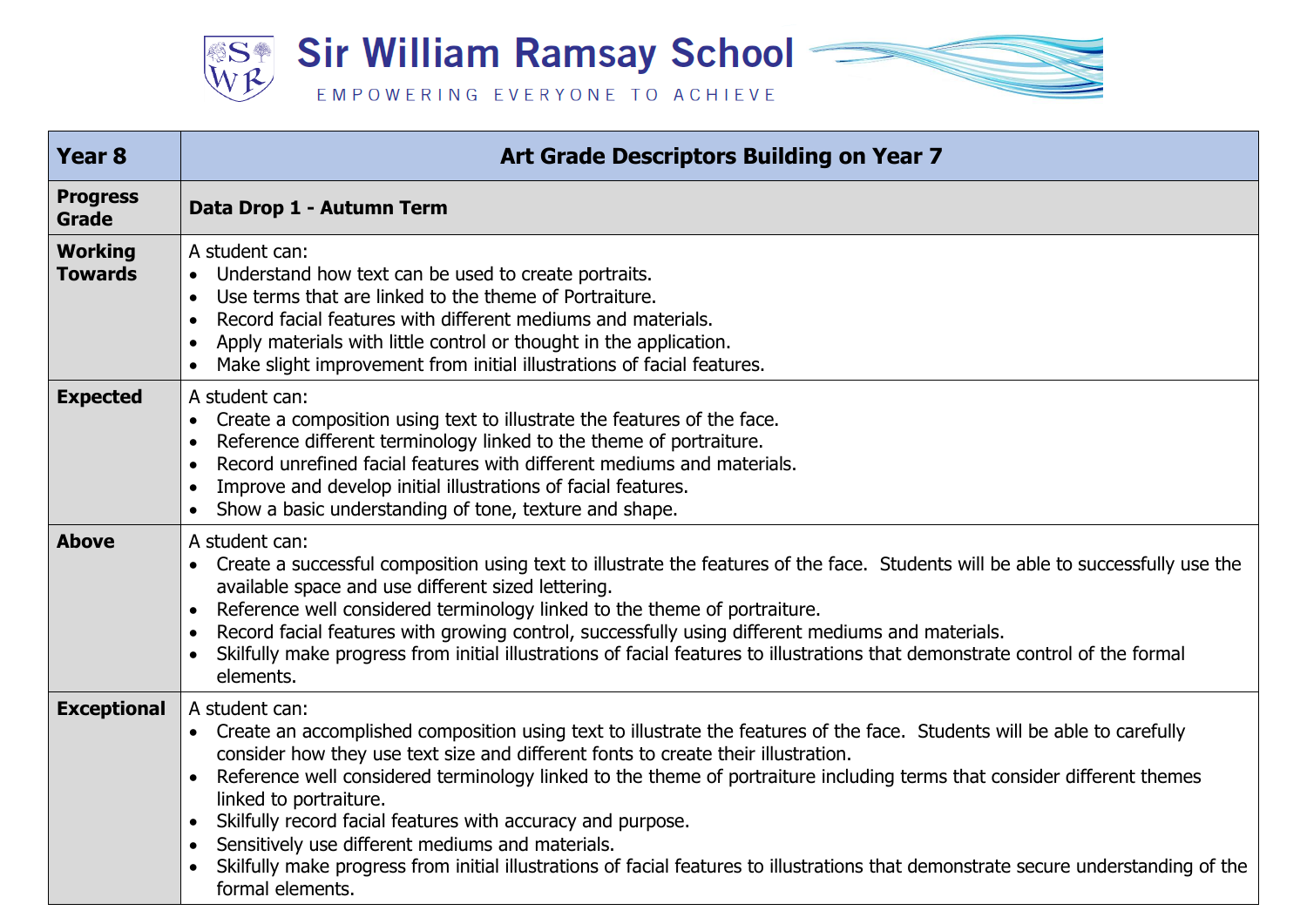**Sir William Ramsay School**  $\equiv$ **\$ST** 

## EMPOWERING EVERYONE TO ACHIEVE

| <b>Year 8</b>                    | Art Grade Descriptors Building on Year 7                                                                                                                                                                                                                                                                                                                                                                                                                                                                                                                               |
|----------------------------------|------------------------------------------------------------------------------------------------------------------------------------------------------------------------------------------------------------------------------------------------------------------------------------------------------------------------------------------------------------------------------------------------------------------------------------------------------------------------------------------------------------------------------------------------------------------------|
| <b>Progress</b><br><b>Grade</b>  | Data Drop 2 - Spring Term                                                                                                                                                                                                                                                                                                                                                                                                                                                                                                                                              |
| <b>Working</b><br><b>Towards</b> | A student can:<br>Understand how to use mixed media to create illustrations of SeaLife. They will be aware of terms that are linked to the<br>theme of Oceans.<br>Record SeaLife with different mediums and materials.<br>Apply materials with little control or thought in the application.<br>Show minimal understanding of artist work and concepts around the theme.                                                                                                                                                                                               |
| <b>Expected</b>                  | A student can:<br>Create a composition using mixed media to illustrate SeaLife.<br>References different terminology linked to the theme of Oceans.<br>Record unrefined SeaLife illustrations with different mediums and materials.<br>Apply materials with a basic control or thought in the application.<br>Show basic understanding of artist work and concepts around the theme.<br>$\bullet$                                                                                                                                                                       |
| <b>Above</b>                     | A student can:<br>Create a successful composition using mixed media to illustrate SeaLife. Students will be able to successfully use the available<br>space and apply a level of control when using materials.<br>Reference well considered terminology linked to the theme of Oceans.<br>Illustrate creatures from the theme with growing control, successfully using different mediums and materials.<br>Skilfully present a basic understanding of artist work and concepts around the theme.<br>$\bullet$                                                          |
| <b>Exceptional</b>               | A student can:<br>Create an accomplished composition using mixed media to illustrate SeaLife. Students will be able to carefully consider how<br>they use space and apply an elevated level of control when using materials.<br>Reference well considered terminology linked to the theme of Oceans. Including terms that consider different themes linked<br>to the environment.<br>Skilfully record SeaLife with accuracy and purpose. Students can sensitively use different mediums and materials,<br>demonstrating a secure understanding of the formal elements. |